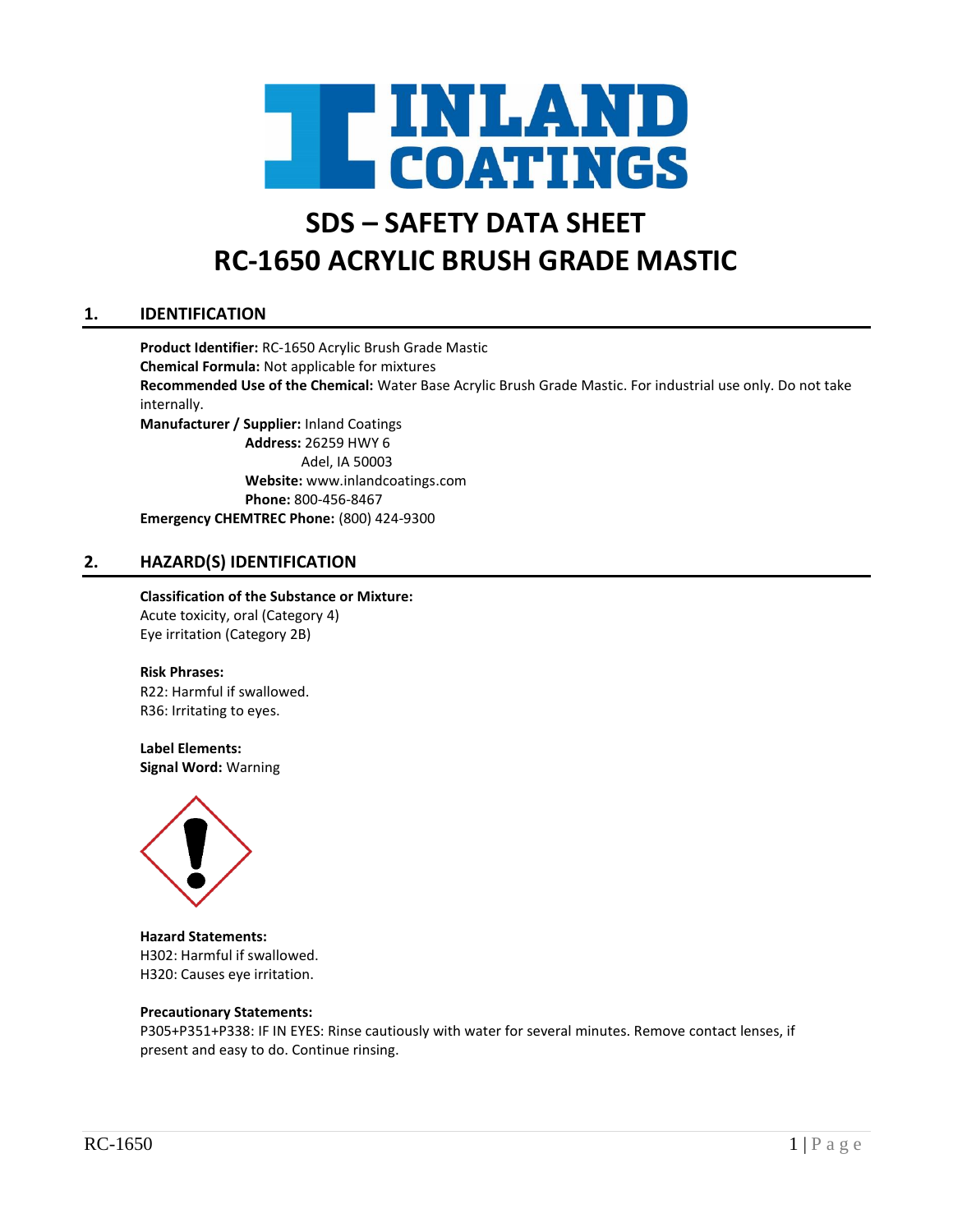# **3. COMPOSITION INFORMATION / INGREDIENTS**

| Ingredient        | <b>CAS Number</b> | <b>EC Number</b> | Percent  |
|-------------------|-------------------|------------------|----------|
| Calcium Carbonate | 1317-65-3         | 215-279-6        | 30-40%   |
| Titanium Dioxide  | 13463-67-7        | 236-675-5        | $0-10%$  |
| Ethylene Glycol   | 107-21-1          | 203-473-3        | $0 - 2%$ |

#### **4. FIRST-AID MEASURES**

**Inhalation:** If inhaled, remove to fresh air. If not breathing, give artificial respiration. If breathing is difficult, give Oxygen. Seek medical attention.

**Ingestion:** DO NOT INDUCE VOMITING unless directed by a physician! Never give anything by mouth to an unconscious person. Get medical attention immediately.

**Skin Contact:** Remove any contaminated clothing. Wash skin with soap and water for at least 15 minutes. Get medical attention if irritation develops or persists

**Eye Contact:** Immediately flush eyes with gentle but large stream of water for at least 15 minutes, lifting lower and upper eyelids occasionally. Get medical attention immediately.

#### **5. FIRE-FIGHTING MEASURES**

**Fire:** Slight to moderate fire hazard when exposed to heat or flame.

**Explosion:** Above flash point, vapor-air mixtures are explosive within flammable limits noted above. Containers may explode when involved in a fire.

**Fire Extinguishing Media:** Dry chemical, Alcohol-resistant foam or Carbon Dioxide. Water or foam may cause frothing. Water spray may be used to extinguish surrounding fire and cool exposed containers. Water spray will also reduce fume and irritant gases.

**Special Information:** In the event of a fire, wear full protective clothing and NIOSH-approved self-contained breathing apparatus with full face piece operated in the pressure demand or other positive pressure mode. Toxic gases and vapors may be released if involved in a fire. Material may splatter above 212F (100C.) Polymer film can cause burns.

## **6. ACCIDENTAL RELEASE MEASURES**

**Personal Precautions, Protective Equipment and Emergency Procedures:** Remove all sources of ignition. Ventilate area of leak or spill. Wear appropriate personal protective equipment as specified in Section 8. Isolate hazard area. Keep unnecessary and unprotected personnel from entering.

**Environmental Precautions and Methods and Materials for Containment and Cleaning Up:** Contain and recover liquid when possible. Use non-sparking tools and equipment. Collect liquid in an appropriate container or absorb with an inert material (e. g., vermiculite, dry sand, earth,) and place in an approved chemical waste container. Do not use combustible materials, such as saw dust. Do not flush to sewer!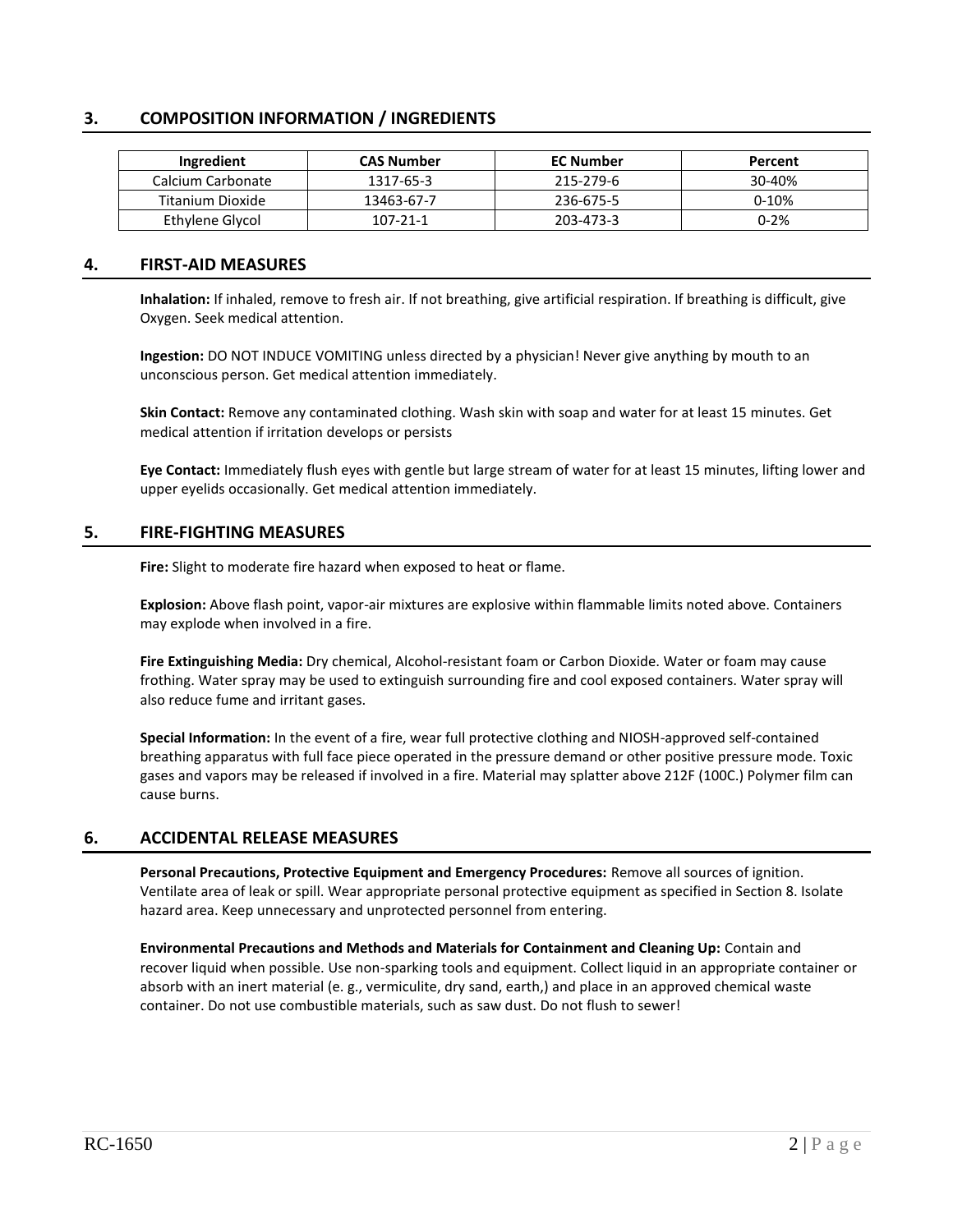## **7. HANDLING AND STORAGE**

**Precautions for Safe Handling:** Wear personal protective equipment as specified in Section 8. Ensure adequate ventilation. In case of insufficient ventilation, wear suitable respiratory equipment. Avoid prolonged or repeated contact with skin. Wash hands before eating, smoking, or using toilet facilities. Wash contaminated work clothing before re-use. Use non-sparking tools and equipment. Keep away from sources of ignition.

**Conditions for Safe Storage, Including Any Incompatibilities:** Keep in a tightly closed container, stored in a cool, dry, ventilated area. Protect against physical damage. Separate from acids and oxidizing materials. Containers of this material may be hazardous when empty since they retain product residues (vapors, liquid.) Observe all warnings and precautions listed for the product. Combustible Liquid. KEEP OUT OF REACH OF CHILDREN.

## **8. EXPOSURE CONTROLS / PERSONAL PROTECTION**

#### **Airborne Exposure Limits:**

Titanium Dioxide (13463-67-7) ACGIH TLV: 10 mg/m3 OSHA PEL: 15 mg/m3 Ethylene Glycol (107-21-1) ACGIH TLV: 100 mg/m3 OSHA TABLE Z-1 Limits for Air Contaminants - 1910.1000): 50 ppm; 125 mg/m3

**Ventilation System:** A system of local and / or general exhaust is recommended to keep employee exposures below the Airborne Exposure Limits. Local exhaust ventilation is generally preferred because it can control the emissions of the contaminant at its source, preventing dispersion of it into the general work area. Please refer to the ACGIH document, Industrial Ventilation, A Manual of Recommended Practices, most recent edition, for details.

**Personal Respirators (NIOSH Approved):** Maintain adequate ventilation. A respirator is not normally required in ventilated areas. If TLV is exceeded a NIOSH / MSHA approved breathing apparatus is recommended. Contact safety equipment supplier.

**Skin Protection:** Protective / solvent resistant gloves should be worn for prolonged or repeated contact. Long pants and long sleeved shirts are recommended to reduce material contact with skin. Shoes with non-skid soles are also recommended.

**Eye Protection:** Use chemical safety goggles and / or a full face shield where splashing is possible. Maintain eye wash fountain and quick-drench facilities in work area.

**Work / Hygienic Practices:** Always follow good housekeeping practices. Avoid contact with surfaces where material will not be applied.

## **9. PHYSICAL AND CHEMICAL PROPERTIES**

**Appearance:** Viscous liquid **Odor:** Mild ammonia odor **Odor Threshold:** Not determined **pH:** No data available **Melting Point:** No data available **Boiling Point / Boiling Range:** 100C (212F) **Flash Point:** Not determined **Evaporation Rate (BuAC=1):** Not determined **Flammability:** Combustible **Upper / Lower Flammability or Explosive Limits:** Not determined **Vapor Pressure (mm Hg):** Not determined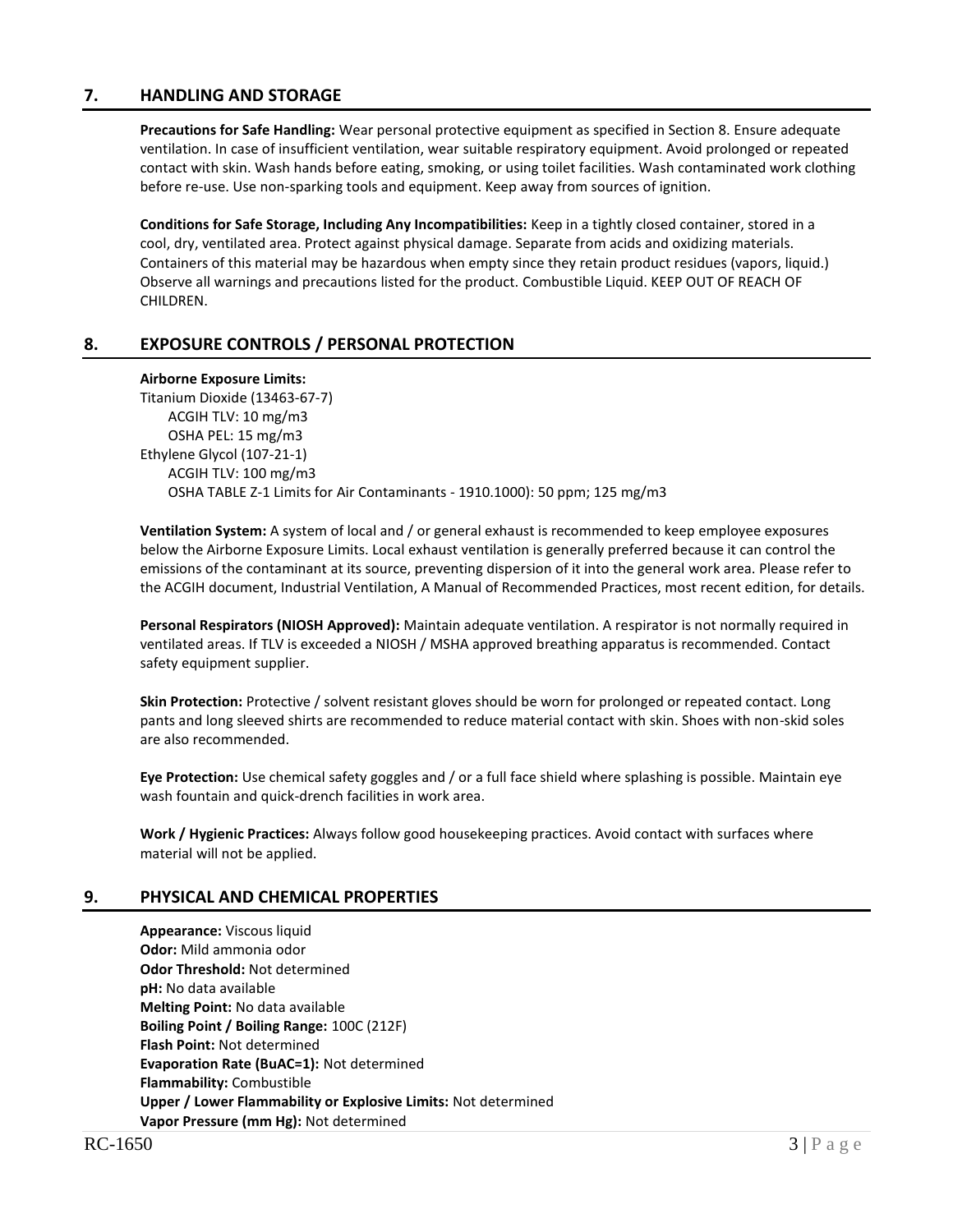**Vapor Density (Air=1):** < 1 **Relative Density:** 1.5 **Solubility:** Partial **Partition Coefficient: n-octanol / water:** No data available **Auto-ignition Temperature:** Not determined **Decomposition Temperature:** Not determined **Viscosity:** Viscous liquid

## **10. STABILITY AND REACTIVITY**

**Reactivity and / or Chemical Stability:** Stable under recommended storage conditions.

**Possibility of Hazardous Reactions and Conditions to Avoid:** Heat, flames, ignition sources, water (absorbs readily) and incompatibles.

**Incompatible Materials:** Strong oxidizing agents. Reacts violently with Chlorosulfonic Acid, Oleum, Sulfuric Acid, Perchloric Acid. Causes ignition at room temperature with Chromium Trioxide, Potassium Permanganate and Sodium Peroxide; causes ignition at 212F (100C) with Ammonium Dichromate, Silver Chlorate, Sodium Chloride, and Uranyl Nitrate.

**Hazardous Decomposition Products:** Carbon Dioxide and Carbon Monoxide may form when heated to decomposition. May produce acrid smoke and irritating fumes when heated to decomposition.

## **11. TOXICOLOGICAL INFORMATION**

**Emergency Overview:** This product contains Ethylene Glycol (107-21-1.)

#### **Potential Health Effects:**

**Inhalation:** Vapor inhalation is generally not a problem unless heated or misted. Exposure to vapors over an extended time period has caused throat irritation and headache. May cause nausea, vomiting, dizziness and drowsiness. Pulmonary edema and central nervous system depression may also develop. When heated or misted, has produced rapid, involuntary eye movement and coma.

**Ingestion:** Ethylene Glycol is a toxic component of this product. Ingesting the amount of product required to produce the following results is unlikely.

**For Ethylene Glycol:** Initial symptoms in massive dosage parallel alcohol intoxication, progressing to CNS depression, vomiting, headache, rapid respiratory and heart rate, lowered blood pressure, stupor, collapse, and unconsciousness with convulsions. Death from respiratory arrest or cardiovascular collapse may follow. Lethal dose in humans: 100 ml (3 - 4 ounces.)

**Skin Contact:** Minor skin irritation and penetration may occur.

**Eye Contact:** Splashes may cause irritation, pain, eye damage.

**Chronic Exposure:** Repeated small exposures by any route can cause severe kidney problems. Brain damage may also occur. Skin allergy can develop. May damage the developing fetus.

**Aggravation of Pre-existing Conditions:** Persons with pre-existing skin disorders, eye problems, or impaired liver, kidney, or respiratory function may be more susceptible to the effects of this substance.

**Specific Target Organ Toxicity - Single Exposure (Globally Harmonized System):** No data available.

**Specific Target Organ Toxicity - Repeated Exposure (Globally Harmonized System):** No data available.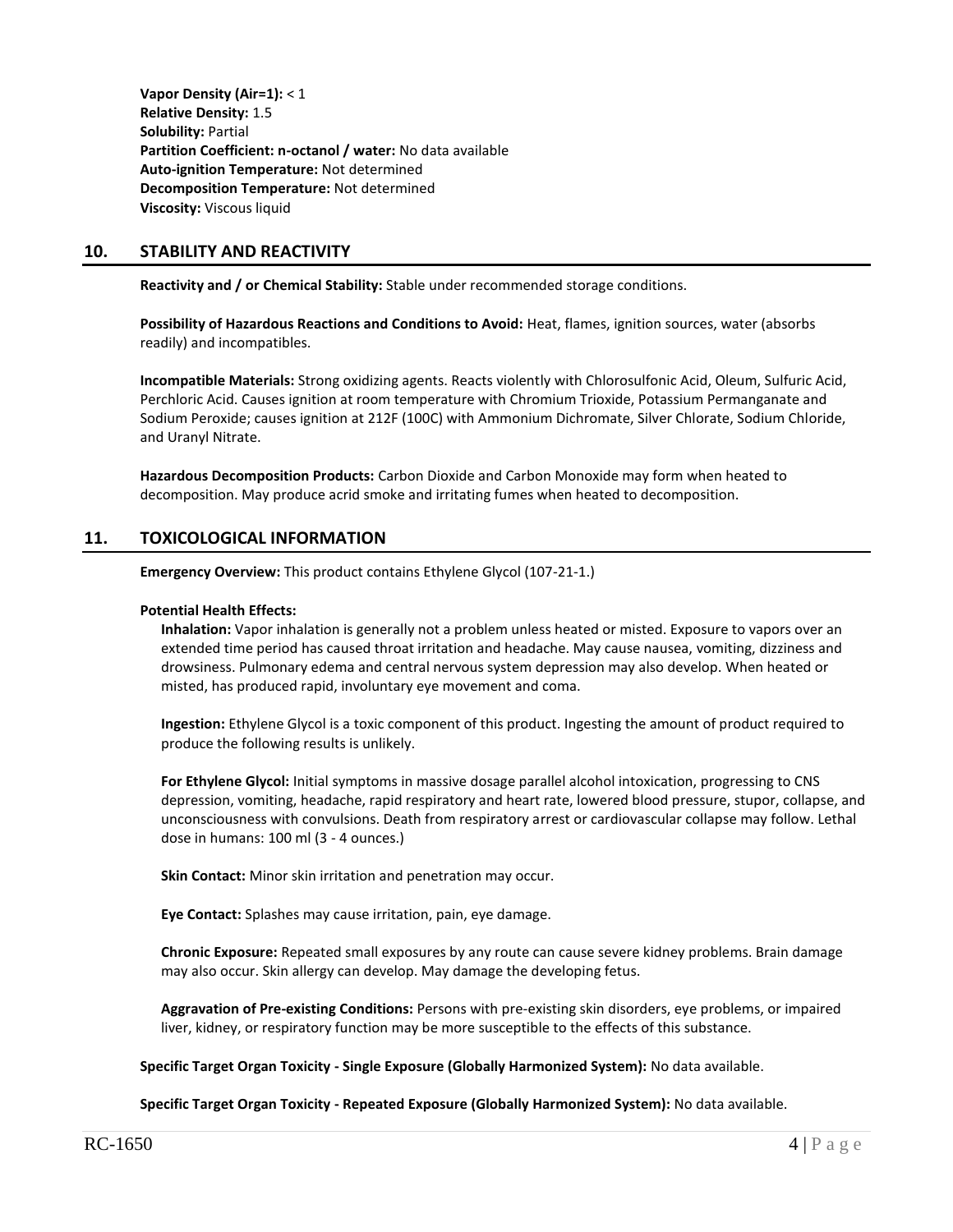**Germ Cell Mutagenicity**: No data available. Reproductive Toxicity: No data available.

**Aspiration Hazard:** Aspiration of material into lungs may cause chemical pneumonitis.

| Ingredient        | <b>CAS Number</b> | <b>Known</b> | Anticipated | <b>IARC Category</b> |  |  |
|-------------------|-------------------|--------------|-------------|----------------------|--|--|
| Calcium Carbonate | 1317-65-3         | No           | No          | None                 |  |  |
| Titanium Dioxide  | 13463-67-7        | No           | Yes         | 2Β                   |  |  |
| Ethylene Glycol   | $107 - 21 - 1$    | No           | No          | None                 |  |  |

**Numerical Measures of Toxicity:** Cancer Lists: NTP Carcinogen

Titanium dioxide is classified by the IARC as a Group 2B carcinogen (the substance is possibly carcinogenic to humans.) The IARC classification was based on high concentrations of titanium dioxide particles in animal lungs.

#### **Acute Toxicity:**

Ethylene Glycol (107-21-1) **Oral rat LD50:** 4700 mg/kg **Skin rabbit LD50:** 9530 mg/kg **Irritation - skin:** 555 mg (open), mild; eye: 500mg / 24hr, mild (rabbit) Investigated as a tumorigen, mutagen, reproductive effecter.

## **12. ECOLOGICAL INFORMATION**

**Ecotoxicity:** This material has not been tested for environmental effects.

**Persistence and Degradability:** No data available.

**Bioaccumulative Potential:** No data available.

**Mobility in Soil:** No data available.

**Results of PBT and vPvB assessment:** No data available.

**Other adverse effects:** An environmental hazard cannot be excluded in the event of unprofessional handling or disposal.

## **13. DISPOSAL CONSIDERATIONS**

Whatever cannot be saved for recovery or recycling should be handled as hazardous waste and sent to a RCRA approved incinerator or disposed in a RCRA approved waste facility. Processing, use or contamination of this product may change the waste management options. State and local disposal regulations may differ from federal disposal regulations. Dispose of container and unused contents in accordance with federal, state and local requirements.

Empty containers may retain hazardous properties. Containers must not be used for other purposes. Do not weld or flame cut an empty container. Do not transfer to unmarked containers. Follow all SDS label warnings even after container is empty.